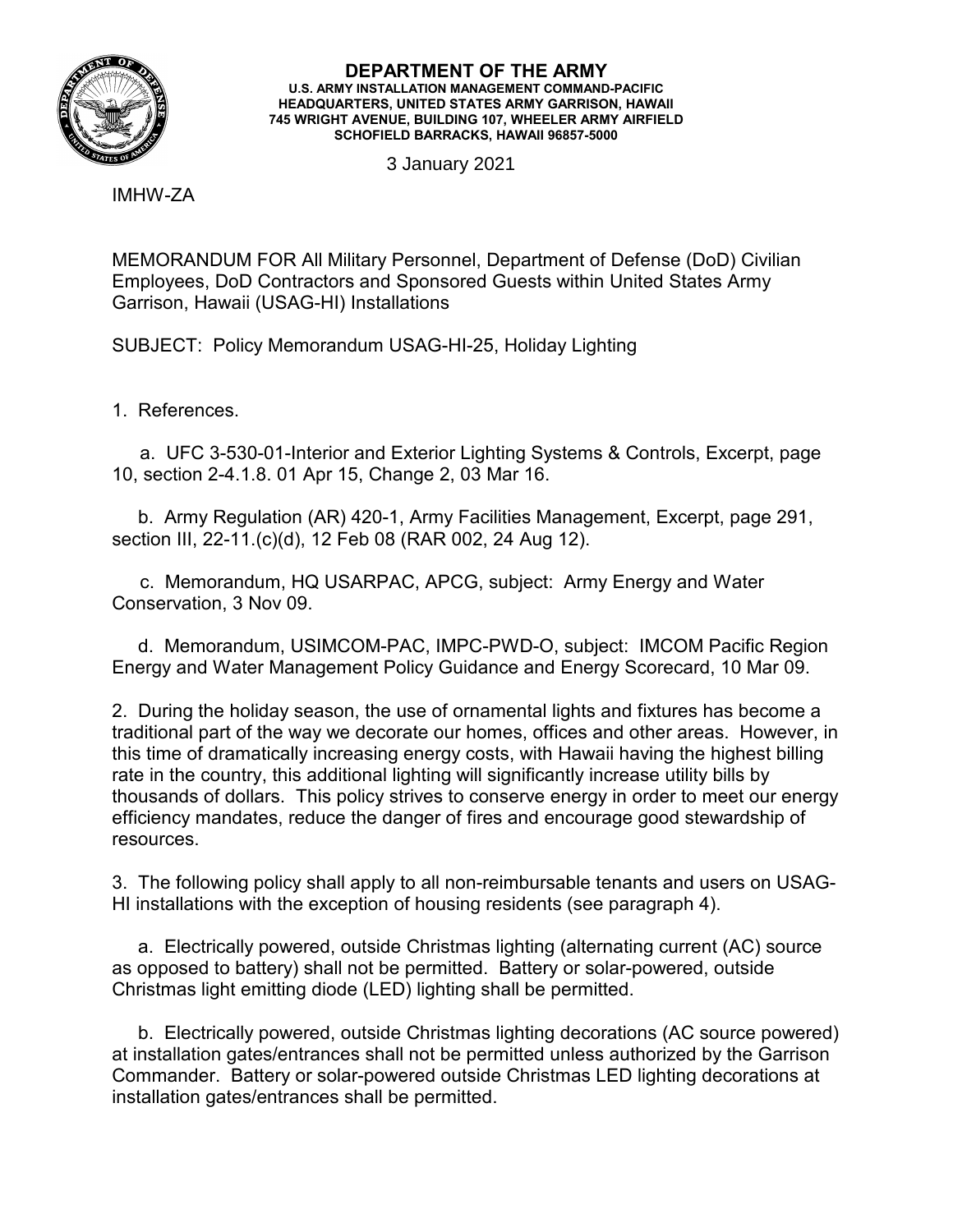## IMHW-ZA SUBJECT: Policy Memorandum USAG-HI-25, Holiday Lighting

4. The following policy shall apply to all reimbursable tenants and users on USAG-HI installations, to include housing residents. Sponsors and contracting officer representatives are charged with the responsibility for ensuring that family members and contractors are aware of, and abide by, the contents of this policy memorandum.

 a. Outside, holiday lighting (electrical AC source powered or LED) shall be placed not earlier than the day after Thanksgiving and removed not later than January 15th.

b. Avoid excessive use of both interior and exterior decorative lighting.

 c. Exterior electrical lighting shall be turned on no earlier than 1800 and turned off no later than 2200. The exception to this standard applies on Christmas Eve, Christmas Day, New Year's Eve and New Year's Day when electrical lighting may remain on until 0100. In order to avoid violations of policy, electrical lighting timers are recommended.

 d. Holiday electrical lighting shall not be turned on during periods when facilities or residences are not occupied.

 e. In order to comply with Directorate of Public Works (DPW) Lighting Standards, only buy and display lighting decorations that have the Energy Star label and use LED instead of incandescent bulbs as LED products are safer, more energy-efficient and have a much longer life.

5. The following fire and safety guidelines are in effect during the holiday season.

 a. Do NOT light or use candles near curtains, decorations, or in other locations near combustible or flammable items. Place candles on surfaces or in containers that won't burn. Do NOT leave candles burning when a responsible adult is not present.

 b. Ensure all electrical decorations are in good working order without electrical cord fraying or other visible damage.

 c. Instead of using several extension cords, use a power strip (preferably a "smart" power strip) rated for the load to be placed on it.

 d. When extension cords are used, use only those rated for the load to be placed on them.

 e. Do NOT use the three-way extension cord, sometimes referred to as "zipcords." These are dangerous, especially with interior decorations.